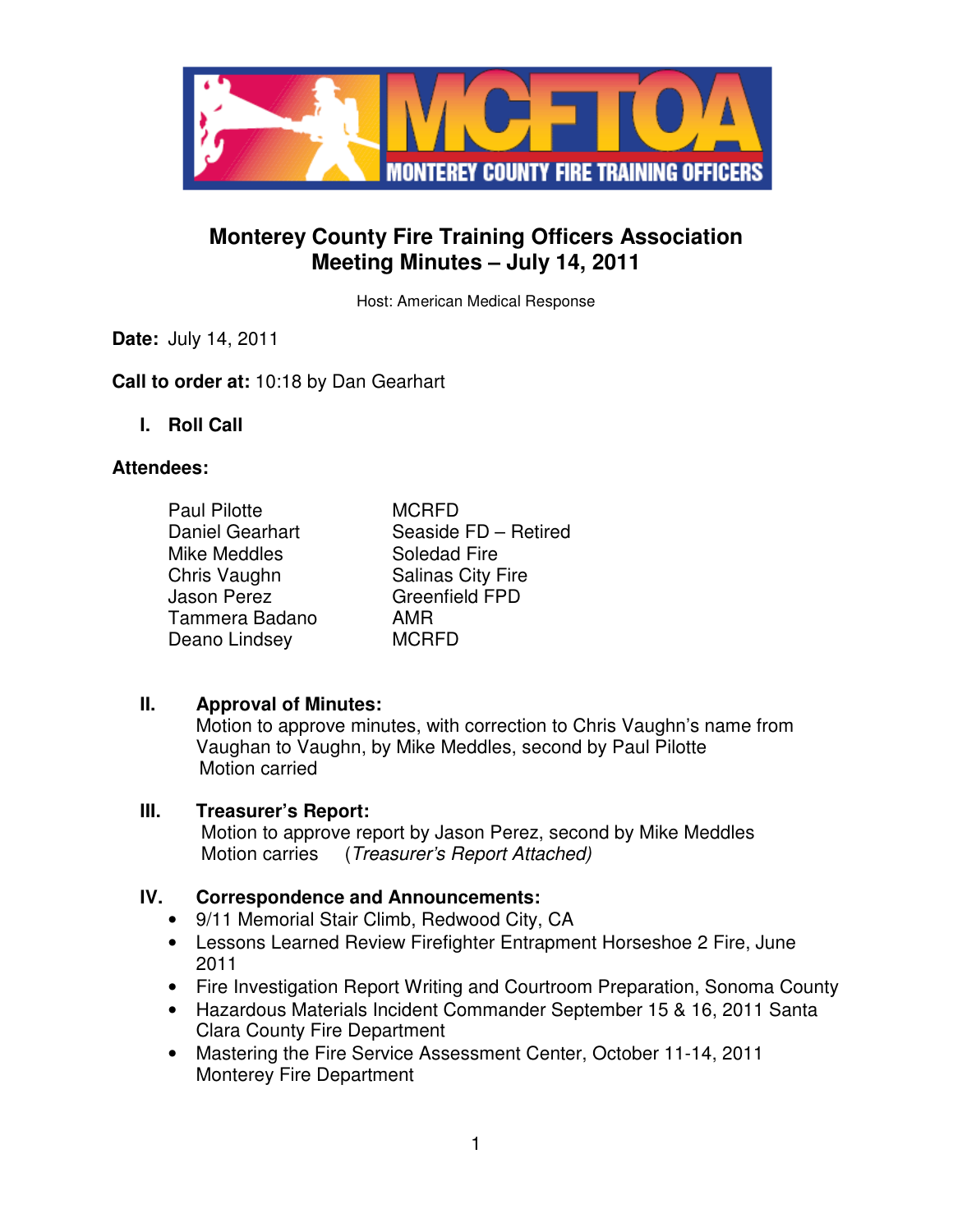

- Mastering Fire ground Command, September 19-20, 2011, Alameda County Fire Department
- EVOC Train the Trainer (T3) Course 2011-09, August 24-26, 2011, Visalia Fire Department
- Enhanced Exercise Design, Conduct & Evaluations, August 23-26, 2011, Monterey County Office of Emergency Services

## **V. Committee Reports:**

## **A. Wildland Committee**

MCFTOA will help support one day training burn activities at Fort Hunter Liggett with drinks. Use the morning as educational time, safety briefing, hand tools, mobile attack, about 45 minutes for each section and live fire in the afternoon.

There is a burn this Sunday July 17<sup>th</sup>.

Deano Lindsey makes a motion to support the training burn with lunch and water/drinks. Second by Chris Vaughn, Motion carries

## **B. Fire Library**

No report

# **C. Programs/Training Classes**

Western Propane is in motion; need to see if MCFTOA can be the hosting agency. If unable to get 100 students would the MCFOA be willing to pay the \$1000.00. Put the school on November 5, 2011

## **D. Website**

Dan is learning how to make changes to the web site and working on the Calendar which he will add meetings.

### **E. Fire Academy**

No Report

# **F. Fire Chiefs Liaison Report**

- **i.** Items talked about at the Chiefs Meeting
	- 1. Communications
	- 2. Radios-Kenwood issues
	- 3. CSA74-all documents have gone out
	- 4. ChemPacks at the hospitals
	- 5. Rancho Cielo Crew is ready to work
	- 6. July 1, 2011 MCRD and Carmel merged
	- 7. Airport will be going with Cal-Fire Dispatch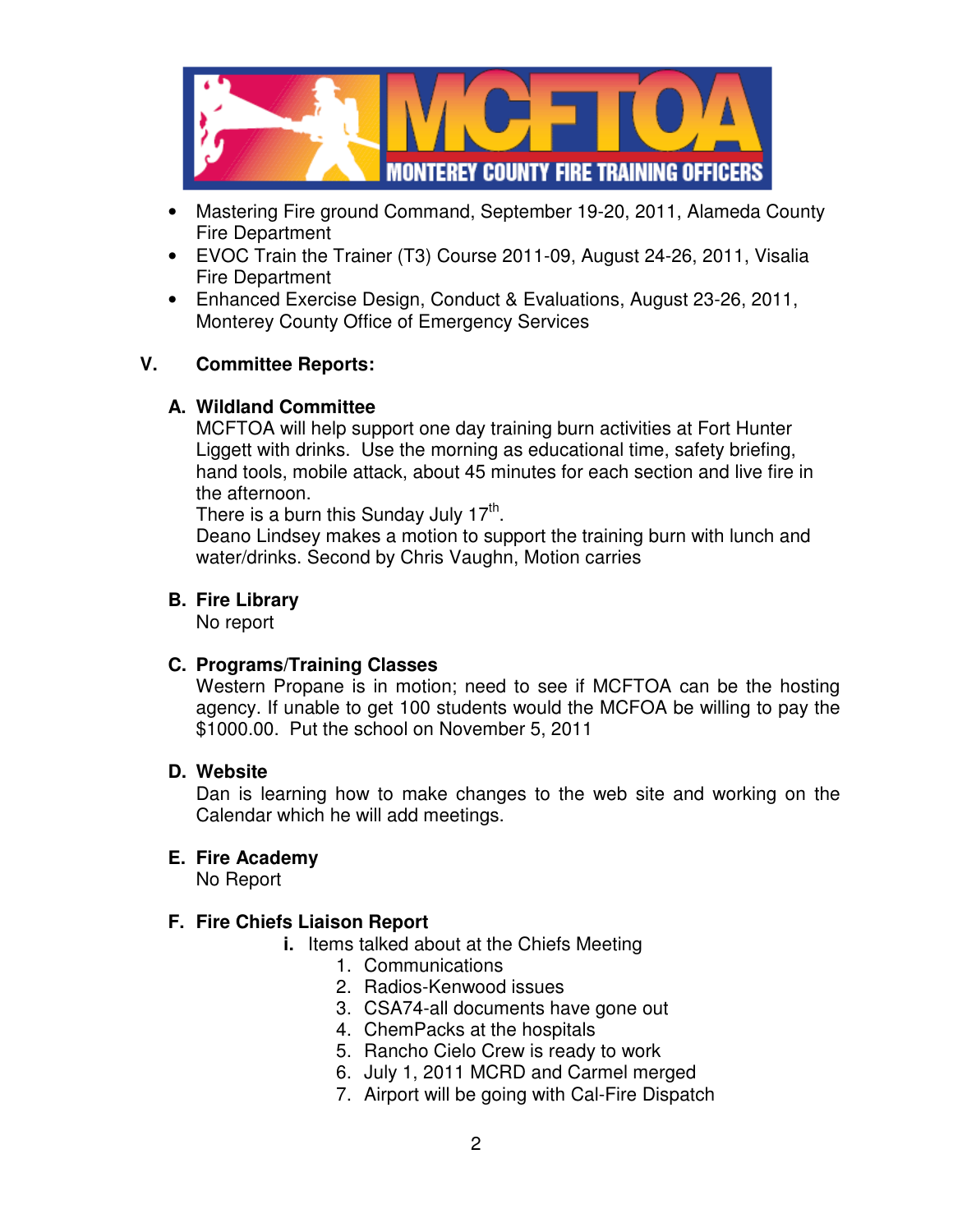

# **VI. Old Business**

- A. MCFTOA Polo style shirt: \$23.00 per shirt.
- B. Liability Insurance: Have 2 companies the brokers are looking into at this time. The quotes are between \$1,000.00 to \$1,500.00 yearly. This would cover the Association and Board. A waiver for individuals for those not attached to an agency.
- C. Annual budget: will be put on the Board of Directors meeting for next month.

# **VII. New Business**

A. .

## **VIII. Good of the Order**

Chris Vaughn announced that Shoemaker was promoted to BC Mike Meddles wanted to remind everyone of 6 minutes of Safety

### **IX. Adjournment**

Motion to adjourn the meeting by Tammera Badano, second by Mike Meddles motion carried. Meeting adjourned at 11:50

Next Meeting August 11, 2011 General Membership 1000 hours

North County Fire Protection District 11200 Speegle Street Castroville, CA

Minutes prepared by Tammera Badano